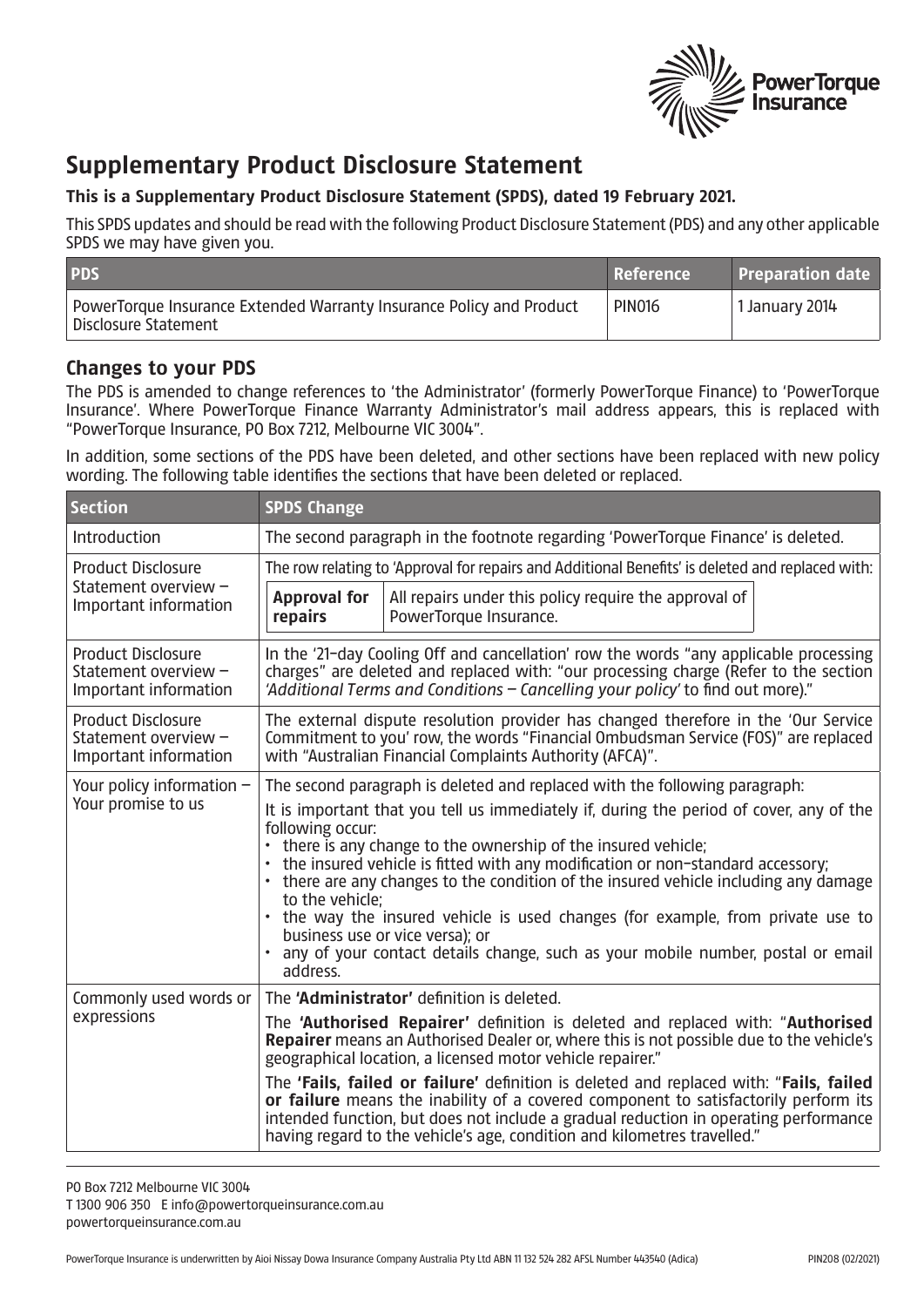| <b>Section</b>                                                      | <b>SPDS Change</b>                                                                                                                                                                                                                                                                                                                                                                                                                                                                                                                                                                                                   |
|---------------------------------------------------------------------|----------------------------------------------------------------------------------------------------------------------------------------------------------------------------------------------------------------------------------------------------------------------------------------------------------------------------------------------------------------------------------------------------------------------------------------------------------------------------------------------------------------------------------------------------------------------------------------------------------------------|
| Commonly used words or<br>expressions continued                     | The 'Market value' definition is deleted and replaced with: "Market value means the<br>value of your vehicle immediately prior to the event that leads to a claim under this<br>policy, which is calculated by reference to factors such as your vehicle's age, make, model,<br>condition and kilometres travelled."                                                                                                                                                                                                                                                                                                 |
| What we will pay                                                    | The first paragraph is deleted and replaced with the following wording: "We will pay the<br>costs of either repairing (where repair is possible) or replacing any components of your<br>vehicle found to be defective in materials or workmanship."                                                                                                                                                                                                                                                                                                                                                                  |
| What we will pay                                                    | The textbox titled 'All claims require the approval of the Administrator' is deleted and<br>replaced with the textbox:                                                                                                                                                                                                                                                                                                                                                                                                                                                                                               |
|                                                                     | All claims require our approval                                                                                                                                                                                                                                                                                                                                                                                                                                                                                                                                                                                      |
|                                                                     | We will only pay for repairs we have authorised.                                                                                                                                                                                                                                                                                                                                                                                                                                                                                                                                                                     |
|                                                                     | As soon as possible following a failure, you should take your vehicle to the Selling<br>Dealer or, if that is not possible, to the closest Authorised Dealer. If you cannot locate<br>an Authorised Dealer in your area, you should contact us to determine the closest<br>Authorised Repairer. You (or the Selling Dealer, Authorised Dealer or Authorised Repairer)<br>should then contact us to obtain our authorisation for the repairs.                                                                                                                                                                         |
|                                                                     | Apart from distributing this policy, your Selling Dealer is not authorised to act as the<br>agent for us, or to bind any party to any arrangement with you.                                                                                                                                                                                                                                                                                                                                                                                                                                                          |
|                                                                     | Refer to the section 'Making a claim' for our contact details and more<br>information on making a claim.                                                                                                                                                                                                                                                                                                                                                                                                                                                                                                             |
| Additional Benefits -<br>1. Towing expenses                         | The paragraph under '1. Towing Expenses' is deleted and replaced with: "We will, during<br>the period of cover, pay for the costs you incur in towing your vehicle to the nearest<br>Authorised Dealer or licensed motor vehicle repairer authorised by us, should towing be<br>required for the purpose of carrying out an approved repair."                                                                                                                                                                                                                                                                        |
| Additional Benefits -<br>6. Consumable items<br>replaced in repairs | The paragraph under '6. Consumable items replaced in repairs' is deleted and<br>replaced with: "We will pay to replace any consumable items, for example batteries, filters<br>or brake pads, if required due to the repair of a failure covered by this policy."                                                                                                                                                                                                                                                                                                                                                    |
| <b>Additional Benefits</b>                                          | The textbox titled 'All claims require approval of the Administrator' is deleted.                                                                                                                                                                                                                                                                                                                                                                                                                                                                                                                                    |
| What is not covered                                                 | The sixth paragraph under 'Your PowerTorque Insurance Extended Warranty policy<br>does not cover the following:' is deleted and replaced with the following paragraphs:<br>- Any loss, expense, damage or liability, including loss of time or convenience, or a<br>reduction in the value of your vehicle arising out of the loss of use of your vehicle;<br>- Any diagnostic costs such as the costs of dismantling your vehicle, where the issue<br>identified is not covered by this policy. The repairer will seek your authority if your<br>vehicle needs to be diagnosed to identify the source of the issue; |
| What is not covered                                                 | The first paragraph under 'Your policy does not cover parts that fail because:'<br>is deleted and replaced with the following paragraph:<br>you have neglected to properly maintain and service your vehicle in line with the<br>maintenance recommendations of the manufacturer of your vehicle, as detailed in<br>your owner's documentation;                                                                                                                                                                                                                                                                      |
| What is not covered                                                 | The sixth and seventh paragraphs under 'Your policy does not cover parts that fail<br><b>because:'</b> are deleted and replaced with the following paragraphs:<br>- of the misuse, abuse or vandalism of your vehicle by you or a person acting with your<br>express or implied permission, including but not limited to use for any purpose other<br>than for which it was designed, sustained driving at high speeds, racing or any other<br>competitive use; or<br>of corrosion or rust.                                                                                                                          |
| What is not covered                                                 | The first paragraph under the section 'You are not covered under this policy:'<br>is deleted, and the words ", as detailed in your owner's documentation" are added to the<br>end of the third paragraph.                                                                                                                                                                                                                                                                                                                                                                                                            |
| What you must do and<br>must not do $-$<br>What you must do         | Under 'During your period of cover you must:', the words "; and" are deleted and<br>replaced with "." in the first paragraph, and the second paragraph is deleted.                                                                                                                                                                                                                                                                                                                                                                                                                                                   |